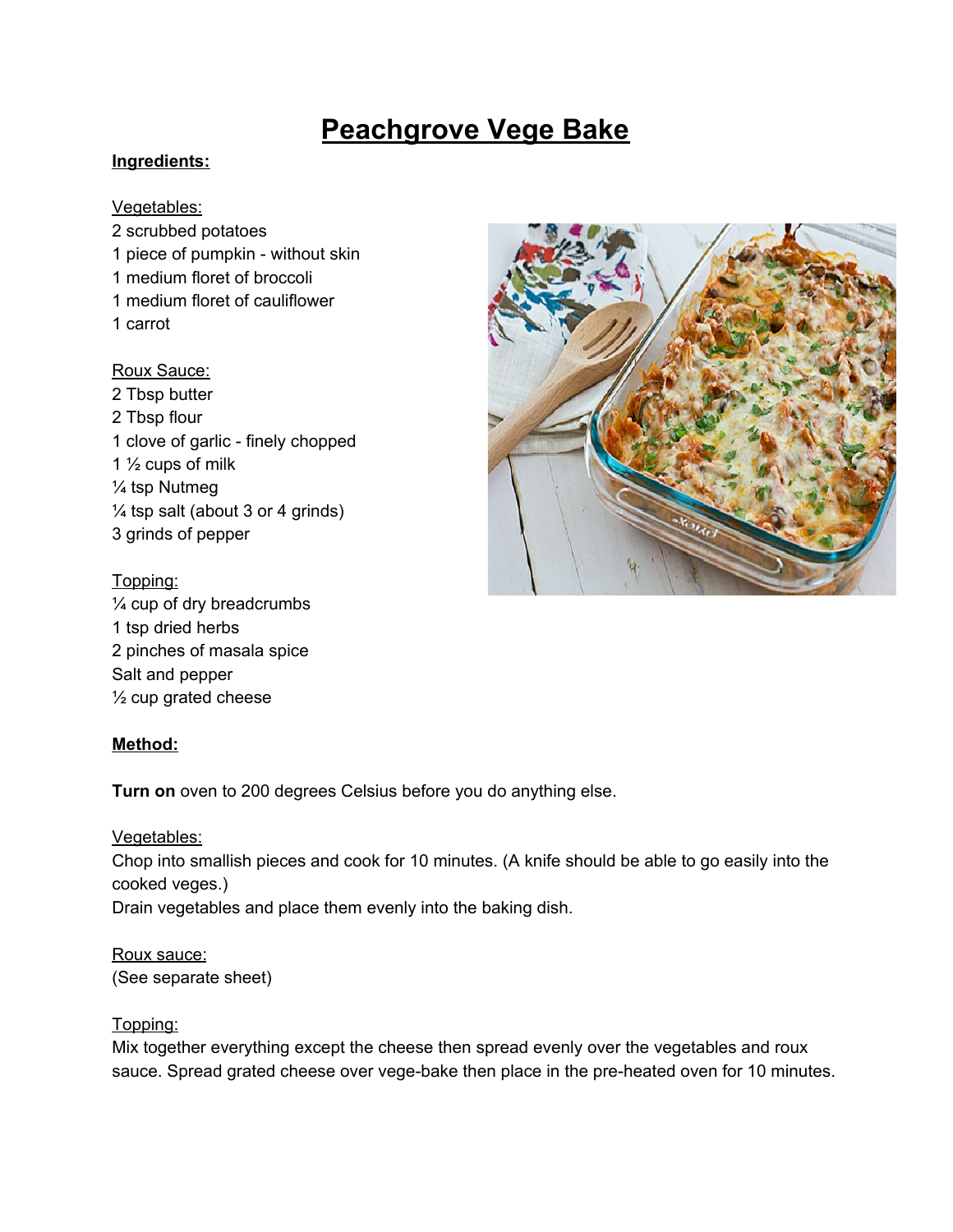## **Roux sauce: (White sauce)**



### **Ingredients:**

2 Tbsp butter 2 Tbsp flour 1 clove of garlic - finely chopped 1 ½ cups of milk ¼ tsp Nutmeg  $\frac{1}{4}$  tsp salt (about 3 or 4 grinds) 3 grinds of pepper

### **Method:**

- Put the butter into a saucepan and put on the stove to melt.
- Add the chopped garlic and **remove from the heat.**
- Add the flour and stir with a whisk.
- Add the milk and stir, then put back on a moderate heat.
- Stir with the whisk until it thickens, then remove from the heat and add the rest of the ingredients.